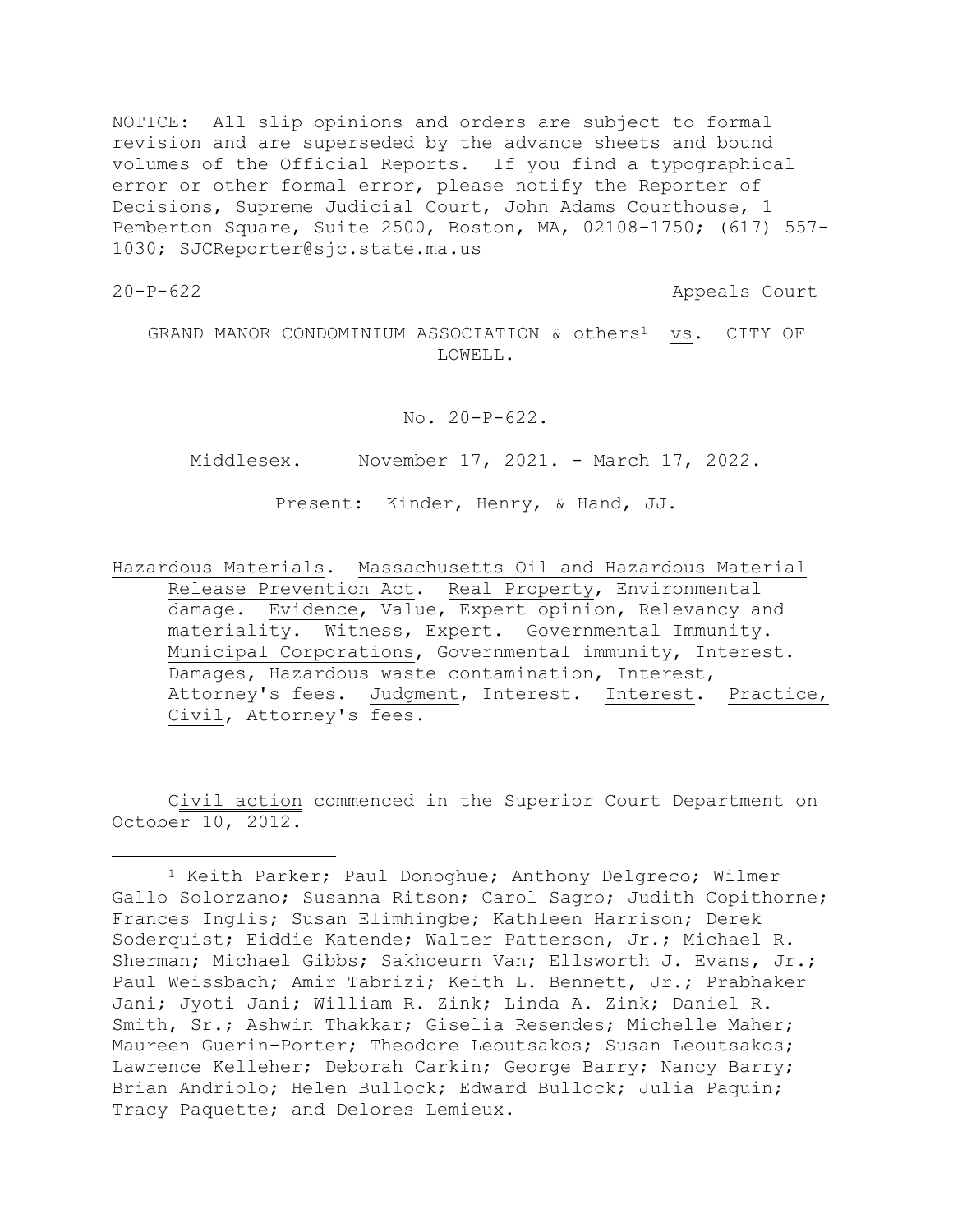Following review by the Supreme Judicial Court, 478 Mass. 682 (2018), the case was tried before Joshua I. Wall, J., and motions for a new trial and to amend the judgment were considered by him.

## Elliott J. Veloso, Assistant City Solicitor, for city of Lowell. Stacie A. Kosinski & Brian M. Hurley for the plaintiffs.

KINDER, J. This case involves environmental contamination discovered on property previously used by the city of Lowell (city) as a landfill and subsequently sold to the developer of Grand Manor Condominiums. The plaintiffs are the condominium association and individual condominium owners, successors in interest to the developer. After a trial in 2016, a Superior Court jury found that the city was liable for response costs under § 4A of the Massachusetts Oil and Hazardous Material Release Prevention Act, G. L. c. 21E (act). However, the jury rejected the plaintiffs' claim for property damage under § 5 (a) (iii) of the act, concluding that such recovery was barred by the applicable statute of limitations. On direct appellate review, the Supreme Judicial Court determined that the limitations issue should not have been presented to the jury and remanded the case to the Superior Court. See Grand Manor Condominium Ass'n v. Lowell, 478 Mass. 682, 684 (2018) (Grand Manor I). After a second trial, which is the subject of this appeal, a different jury awarded damages for both response costs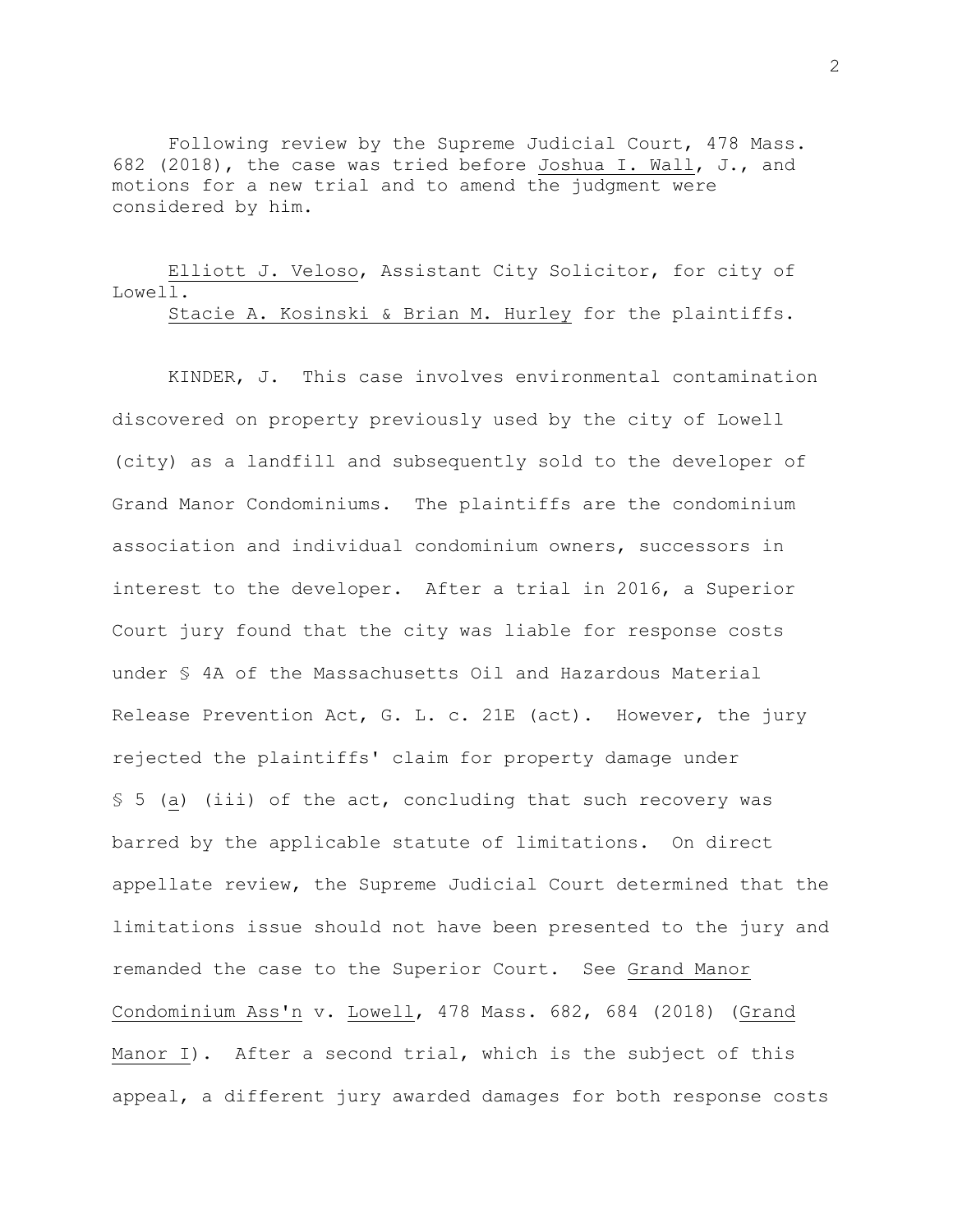and property damage. On appeal, the city claims that in the second trial (1) the plaintiffs' expert witness on damages should not have been permitted to testify; (2) the judge improperly allowed the jury to consider a three-dimensional model of the contaminated area; (3) sovereign immunity bars any award of prejudgment interest against the city; and (4) the judge abused his discretion in awarding attorney's fees and costs to the plaintiffs. For the reasons that follow, we affirm.

Background. We summarize the relevant facts as set forth in Grand Manor I. In 2008, hazardous material from a landfill previously operated by the city was discovered in the soil underlying the Grand Manor Condominiums. Grand Manor I, 478 Mass. at 685-686. As a responsible party under the act, the city was required to undertake a remediation process, which, in this case, involved installing a cap over the hazardous material and implementing an Activity and Use Limitation (AUL).<sup>2,3</sup> Id. at 687-688. In 2012, the plaintiffs sued the city under § 4A of

<sup>3</sup> The city's remediation effort was not complete at the time of the second trial, nearly ten years after the contamination was discovered, and was "ongoing" at the time of oral argument.

<sup>2</sup> "An AUL limits the permissible range of future activities and acceptable uses for the site, in order to prevent a member of the public from being exposed to contamination that remains onsite that could not feasibly be remediated." Grand Manor I, 478 Mass. at 685, citing 310 Code Mass. Regs. § 40.1012 (2014).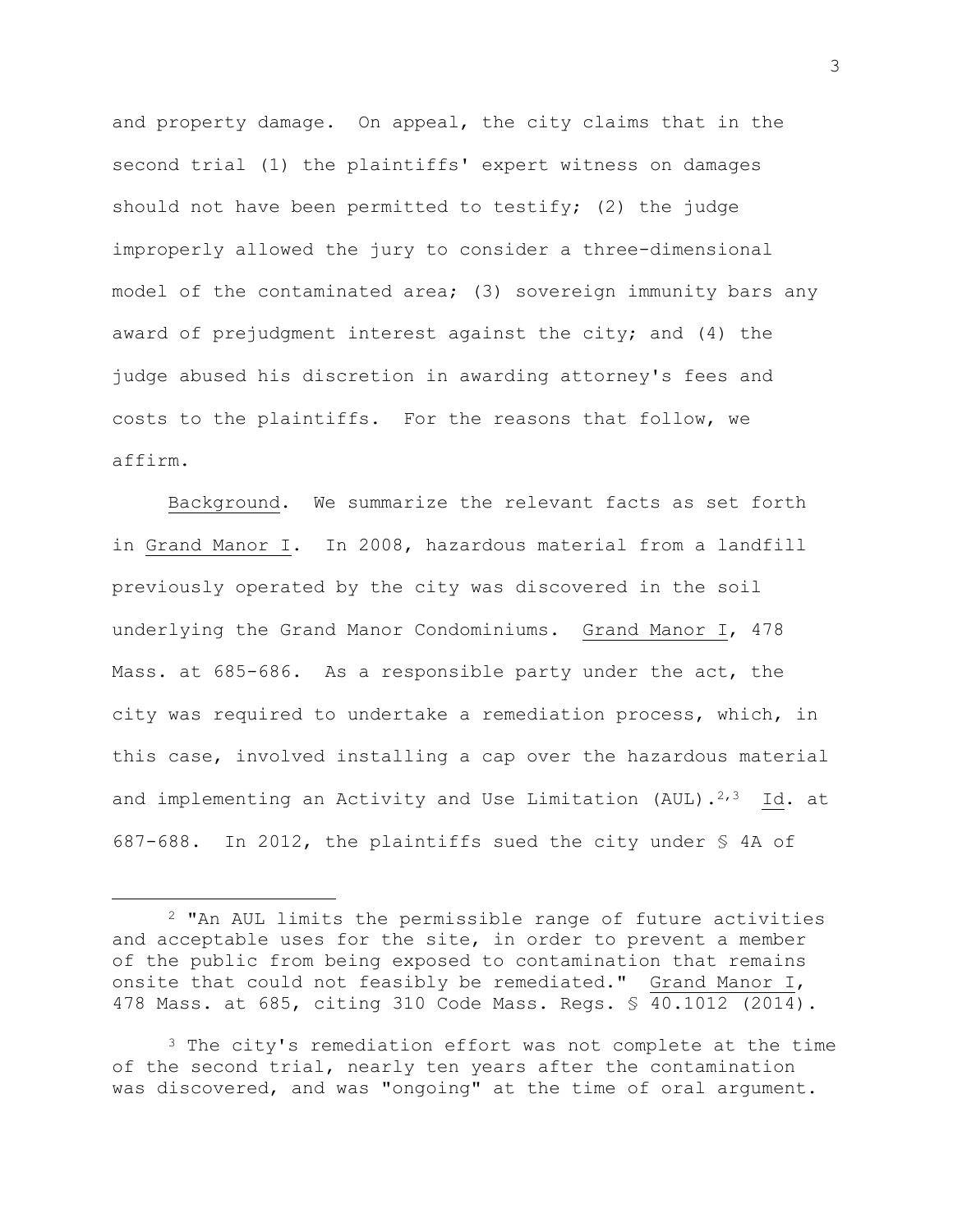the act for response costs, and under  $\S$  5 (a) (iii) of the act for damage to their property (i.e., diminished property value). Grand Manor I, supra at 688.

The second trial commenced in September 2018. The issues were limited to whether and by how much the plaintiffs' property values decreased because of the contamination and the AUL. The plaintiffs offered expert testimony from Robert LaPorte that property values diminished by \$2,684,750 and were unlikely to return to their previous value given "the environmental conditions and . . . risk that will continue with this property for the foreseeable future."4 LaPorte reached his conclusion using "the sales comparison approach." First, LaPorte estimated the market value of an uncontaminated unit at Grand Manor by looking at sales of four nearby residential condominium units of about the same age and size. Next, to estimate the market value of a Grand Manor unit with permanent contamination and an AUL, LaPorte "researched and attempted to locate comparable situations where a condominium project may have been constructed on top of a landfill." Unable to find one, LaPorte instead aggregated and averaged sales of Grand Manor units since the contamination was discovered. LaPorte then subtracted that

<sup>4</sup> LaPorte calculated diminution of \$79,000 per unit for the twenty-four units currently owned by the plaintiffs, totaling \$1,896,000, and diminution of \$788,750 for the twelve units previously sold by the plaintiffs (an average of \$65,729.17).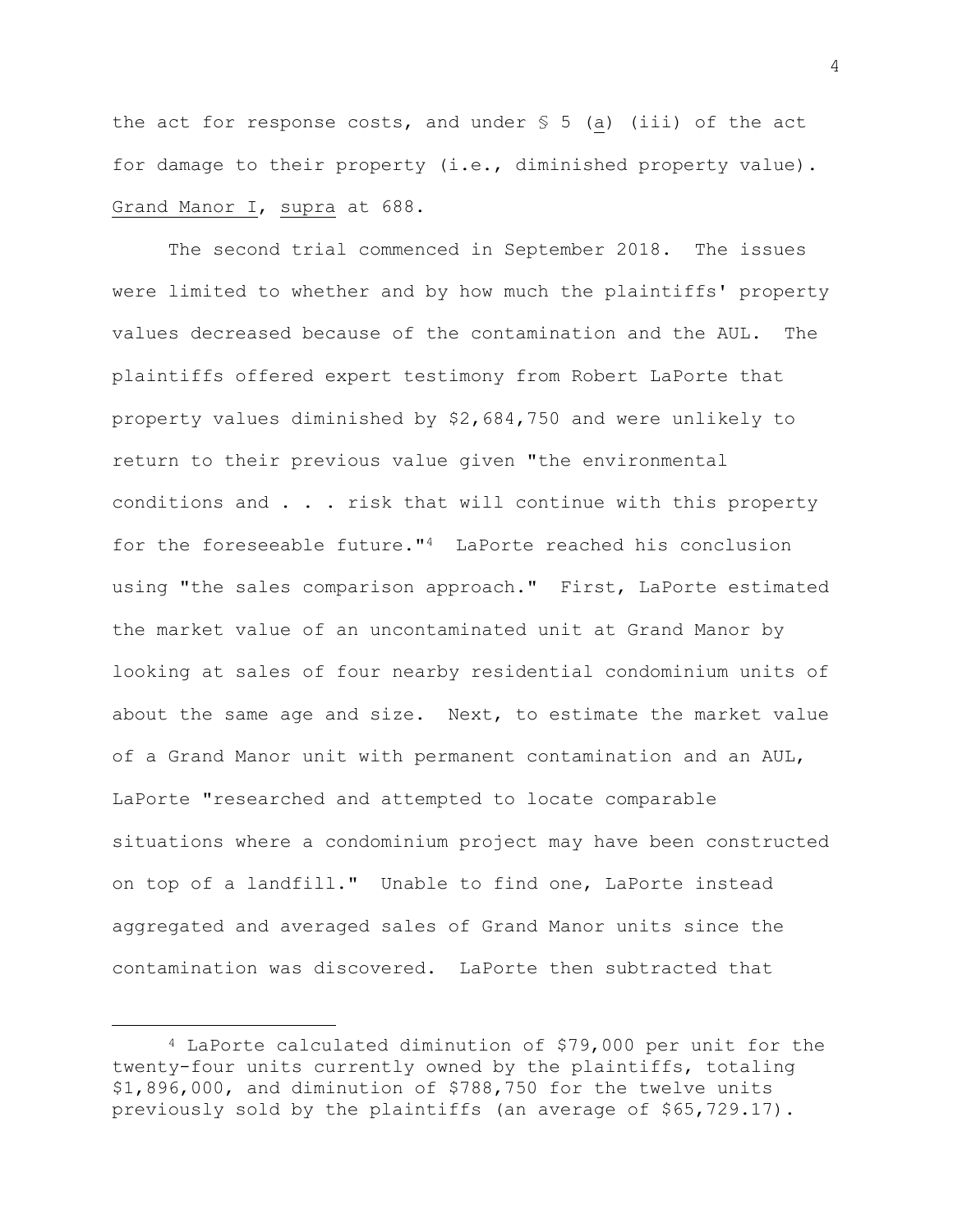number from his estimated fair market value of a noncontaminated Grand Manor unit.

The city cross-examined LaPorte regarding his failure to consider comparable condominium units built on a landfill before moving to strike LaPorte's testimony on that basis. The judge denied the motion, reasoning that LaPorte "was clear that there were no comparables to use" and there was no evidence before the jury that LaPorte failed to use proper appraisal methodology.

Geographic information systems analyst Stephen Washburn testified regarding a three-dimensional computer model of the premises that he created. The model showed the location and geographic extent of contaminated soil on the site and areas of proposed remediation. The city moved to exclude Washburn's model, arguing that it was (1) not scientifically reliable or timely disclosed, and (2) irrelevant and unfairly prejudicial because it did not depict levels of contamination. The judge denied that motion.

Expert real estate appraiser Joel Tran testified for the city that the current market value of the units at Grand Manor had been reduced by \$3,054,700 because of the contamination. Tran opined, however, that the market value would fully recover within two years of complete remediation. Tran also "employed the sales comparison approach" to reach his conclusions, and compared five previously contaminated properties that had been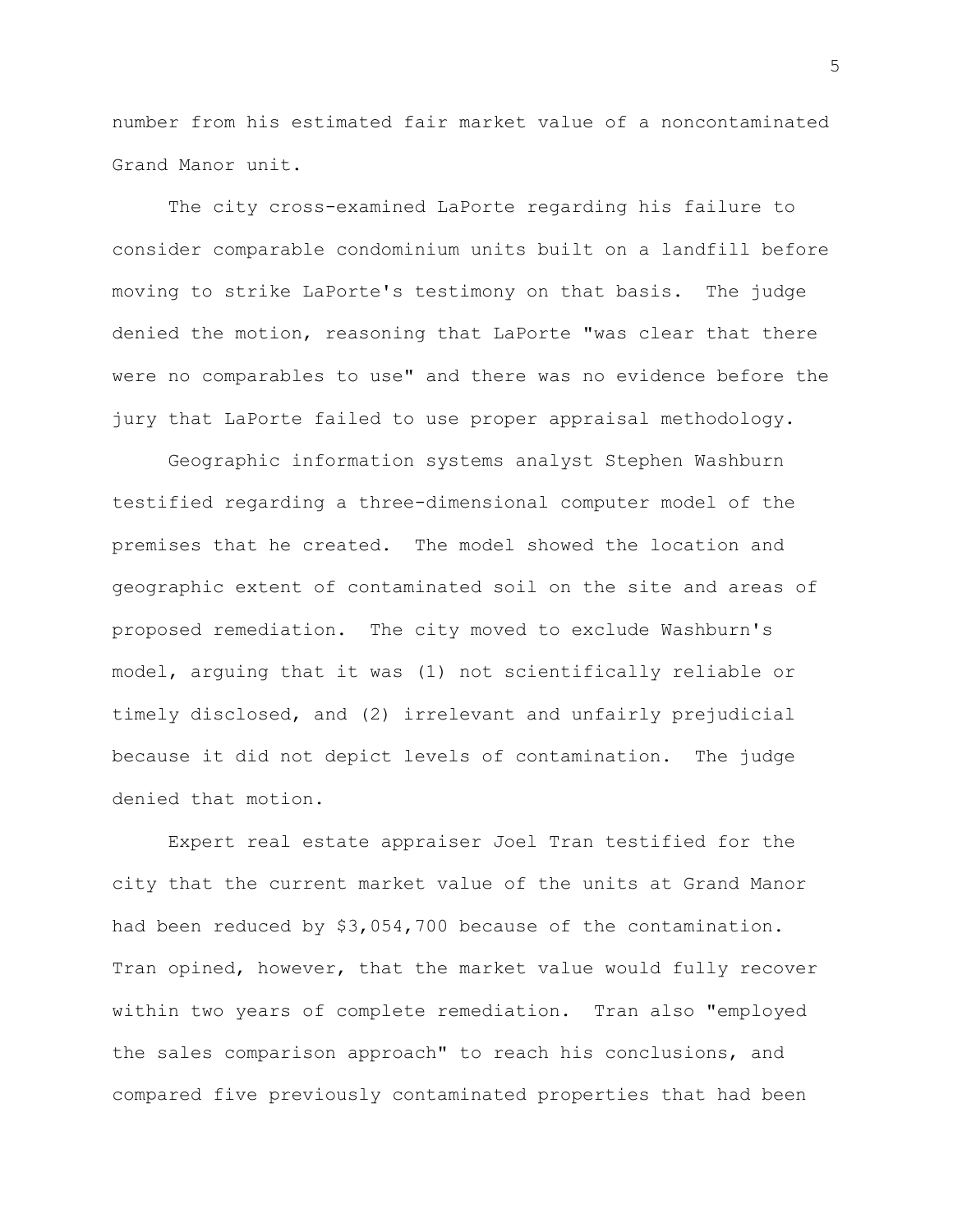remediated and redeveloped. Tran compared the market value of units at these properties following the discovery of further contamination.

The jury reached a different conclusion than either expert and awarded the plaintiffs damages of \$1,419,550.5 Following the verdict, the plaintiffs submitted a proposed judgment that included prejudgment interest of twelve percent. The city responded with its own proposed judgment and a supporting memorandum arguing that prejudgment interest was barred by sovereign immunity. The judge adopted the city's argument before receiving the plaintiffs' response.

The plaintiffs moved to amend the judgment to include prejudgment interest at a rate of twelve percent per annum since 2012, arguing that the act contains an implicit waiver of sovereign immunity. The plaintiffs also moved to amend the judgment to include costs and attorney's fees in the amount of \$1,134,516.97, "consisting of \$606,187.48 from the first trial, \$72,637.50 for a successful appeal, \$329,507.50 for the second trial and \$126,184.49 in expert fees/costs and deposition/transcript costs over two trials." The judge reversed his earlier ruling with respect to prejudgment

<sup>5</sup> \$1,040,665 for the twenty-four current owners (or \$43,361.04 per unit) and \$378,885 for the twelve former owners (or \$31,573.75 per unit).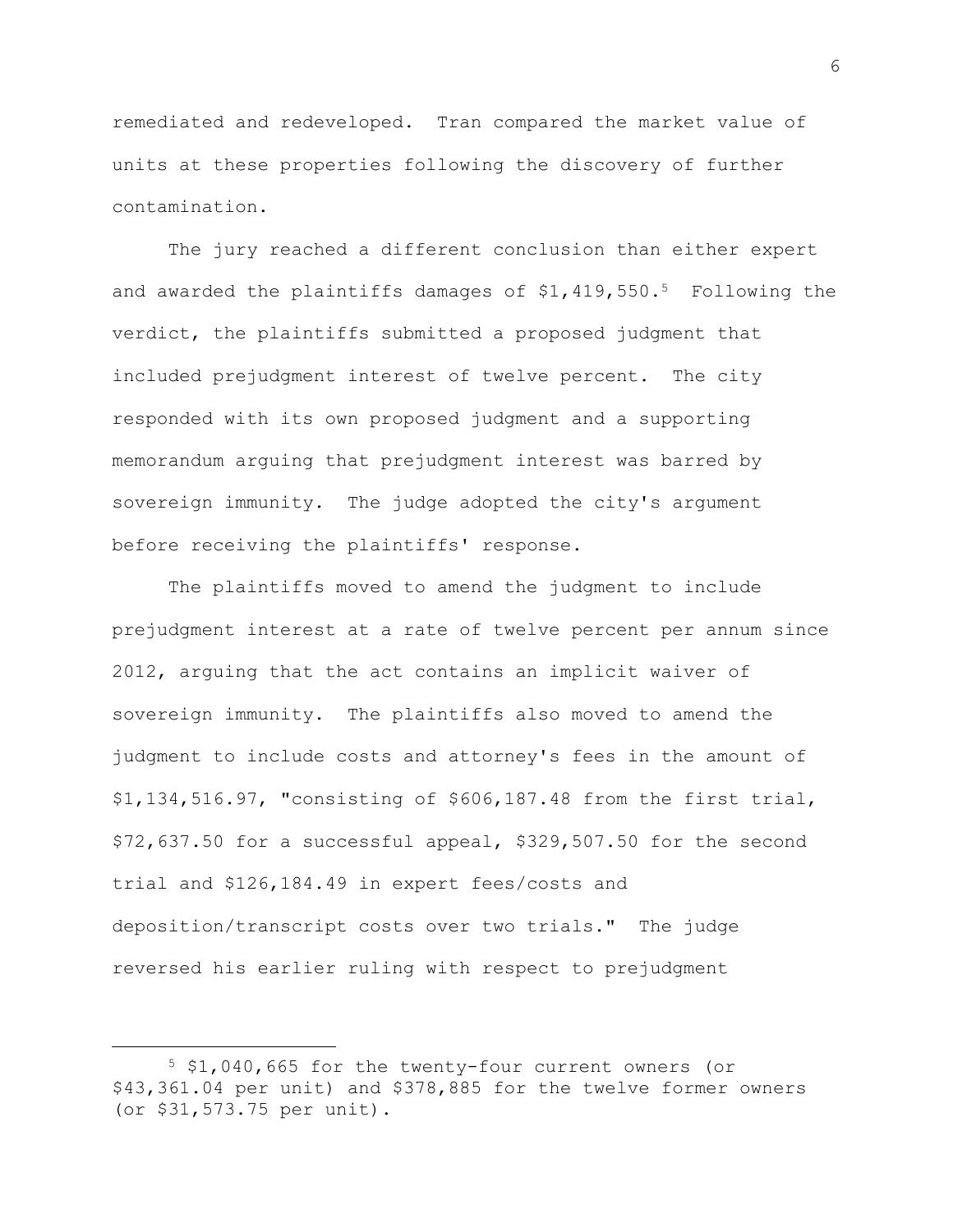interest, concluding "that waiver of sovereign immunity for prejudgment interest is a 'necessary implication' of the terms of the statute, G. L. c. 21E, § 5." As to attorney's fees and costs, the judge agreed with the city that the plaintiffs should not be reimbursed for their appeal in Grand Manor I and denied the request for those fees in the amount of \$72,637.50. The judge found that the plaintiffs' remaining requests for fees and costs were adequately supported and were not excessive.

Discussion. 1. Evidentiary rulings. a. Expert testimony. We see no abuse of discretion in the judge's denial of the city's motion to strike the testimony of the plaintiffs' expert because he did not use the comparable sales method of valuation. Trial judges have discretion to determine "what evidence should be admitted on the subject of valuation," as well as "whether special conditions exist so that methods other than comparable sales can be used in establishing value." Lic, Inc. v. Hudson, 10 Mass. App. Ct. 815, 816 (1980). Here, there was evidence that there were no comparable sales of residential condominium units originally constructed on contaminated land. Id. The units considered by the city's expert as comparable sales had already been "remediated to the point of no significant risk to public health." Grand Manor I, 478 Mass. at 685. Thus, this case is not like Young Men's Christian Ass'n of Quincy v. Sandwich Water Dist., 16 Mass. App. Ct. 666, 670-671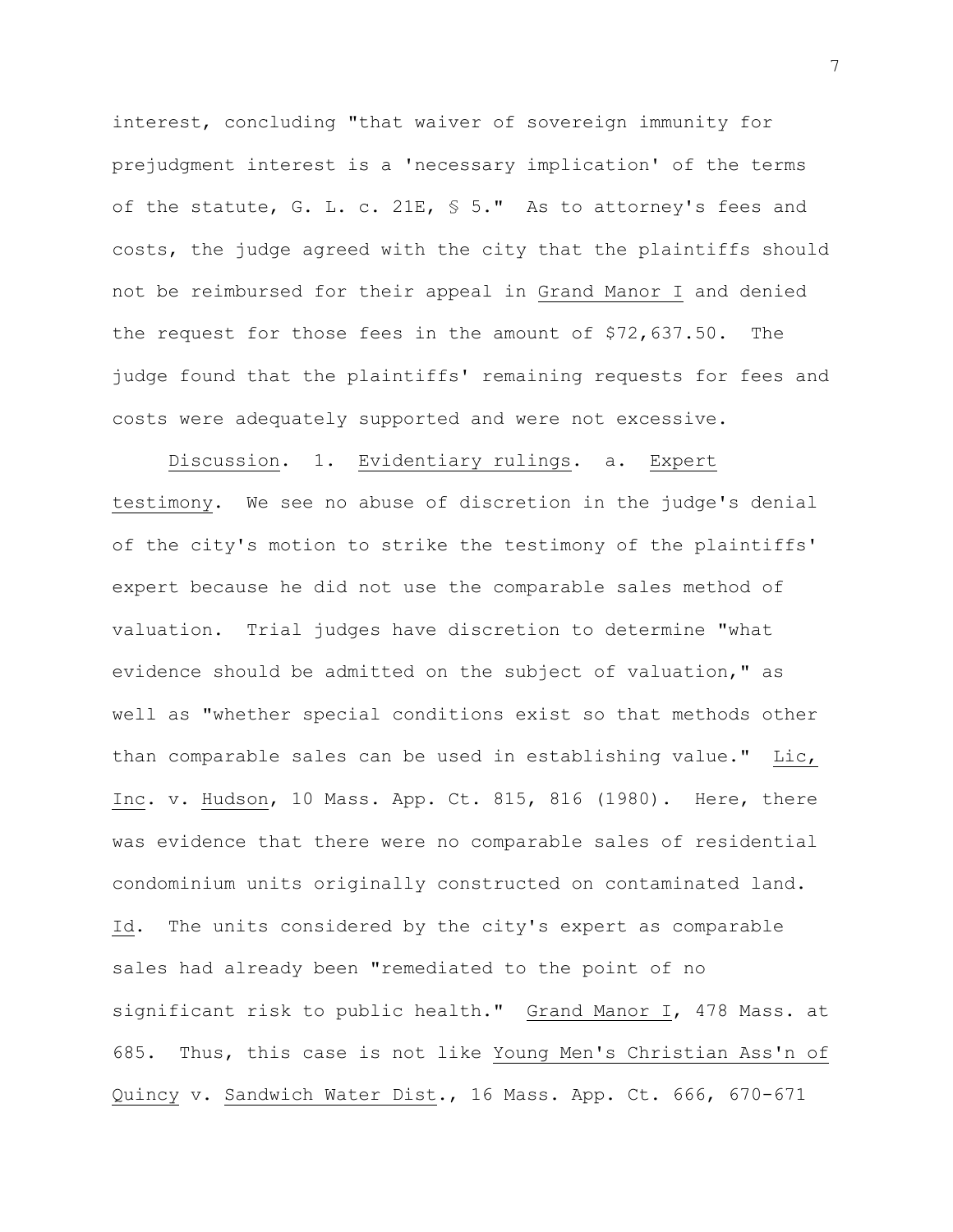(1983), upon which the city relies, where the expert misapplied a method of valuation. The plaintiffs' expert did not misapply the comparable sales method; he simply chose not to include sales that were not comparable. The city's contention, that LaPorte's testimony was based on inadequate information, "goes to the weight and not the admissibility of the testimony." Commonwealth v. Rintala, 488 Mass. 421, 429 (2021).

b. Three-dimensional model. Washburn's testimony and the three-dimensional model were admissible if they were reliable and relevant, see Commonwealth v. Hinds, 487 Mass. 212, 218 (2021); Mass. G. Evid. §§ 402, 702 (2021), and if their probative value was not "substantially outweighed" by the danger of prejudice, Mass. G. Evid. § 403 (2021). Decisions on those issues are matters within the judge's discretion. Carrel v. National Cord & Braid Corp., 447 Mass. 431, 446 (2006), and cases cited.

We see no abuse of discretion here. Washburn testified that he created the model using software programs that "are widely used for visualization of topographic and subsurface features in both 2D and 3D," and are "accepted methodology in [his] field." There was no contrary evidence. Indeed, the city's own expert in environmental modeling was familiar with the use of computer software to create three-dimensional computer models, and had done so himself. Thus, the evidence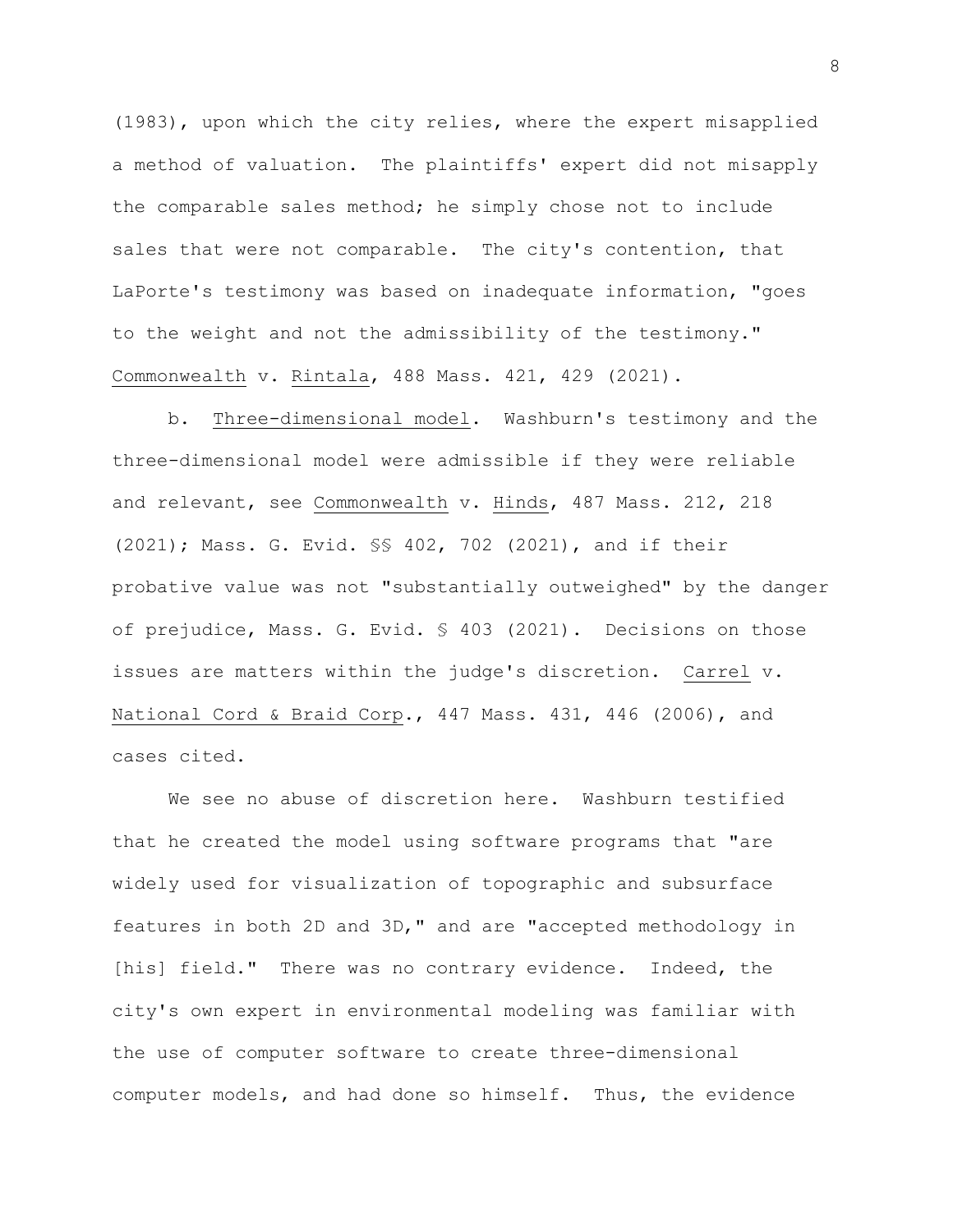sufficiently established that the process on which Washburn's testimony was based had "general acceptance in the relevant community." Rintala, 488 Mass. at 428, quoting Commonwealth v. Patterson, 445 Mass. 626, 640 (2005), overruled on other grounds by Commonwealth v. Britt, 465 Mass. 87 (2013).

Although the city's expert opined that Washburn's model was inaccurate, that opinion was not based on Washburn's methodology. We have carefully reviewed the model and agree with the judge that it was relevant as "an aid to testimony" and not overly prejudicial simply because it did not include contamination levels. The city's argument regarding the model's accuracy again went to its weight, not its admissibility. See Rintala, 488 Mass. at 429. Finally, we see no prejudice where five still photographs admitted without objection reflect the same basic information as the model.

2. Prejudgment interest. a. Sovereign immunity. A city's liability for prejudgment interest "implicates the doctrine of sovereign immunity, which protects the public treasury from unanticipated money judgments." Todino v. Wellfleet, 448 Mass. 234, 238 (2007). "The general rule of law with respect to sovereign immunity is that the Commonwealth or any of its instrumentalities 'cannot be impleaded in its own courts except with its consent, and, when that consent is granted, it can be impleaded only in the manner and to the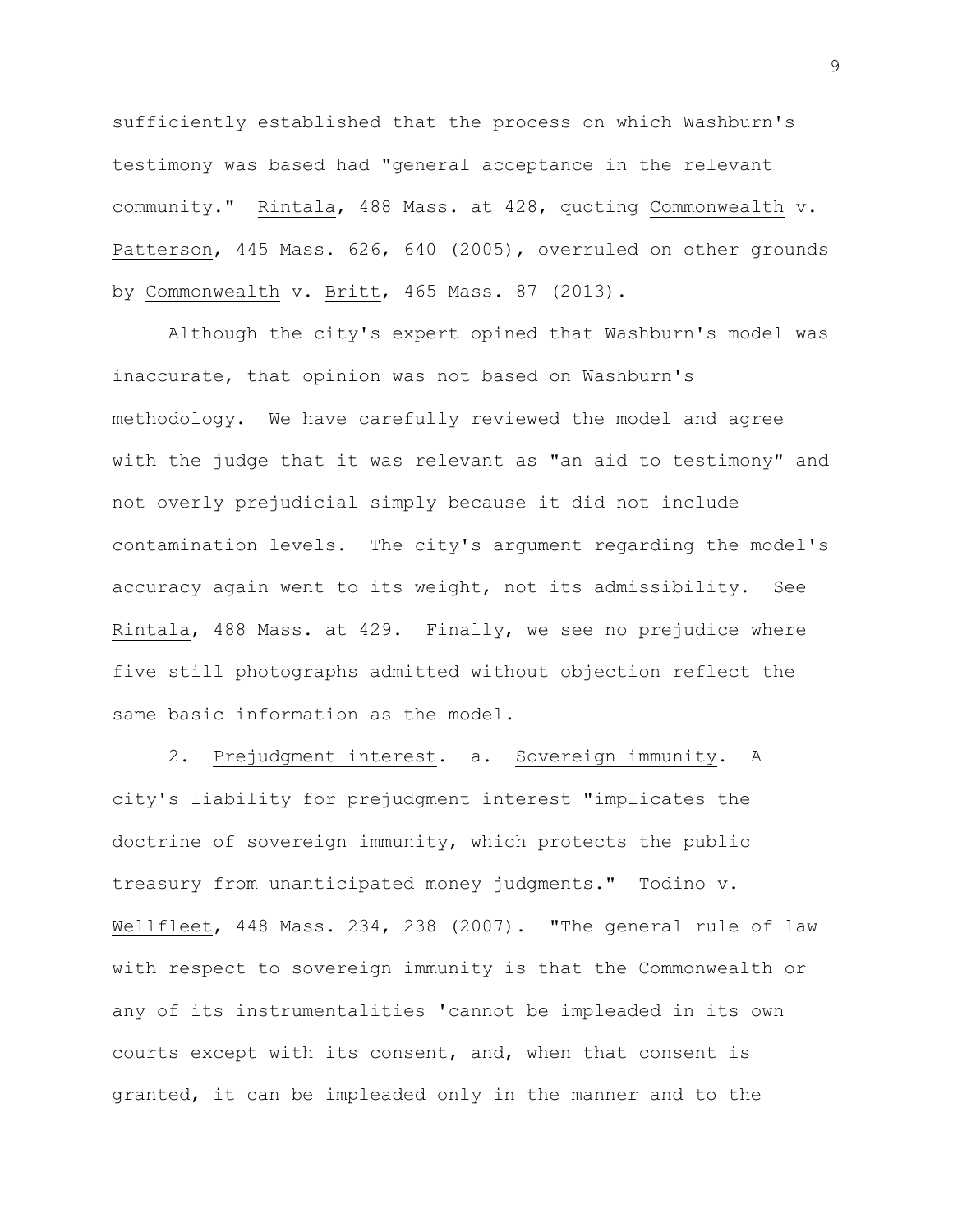extent expressed [by] statute.'" DeRoche v. Massachusetts Comm'n Against Discrimination, 447 Mass. 1, 12 (2006), quoting General Elec. Co. v. Commonwealth, 329 Mass. 661, 664 (1953). "[T]he rules of construction governing statutory waivers of sovereign immunity are stringent" (quotations and citation omitted). DeRoche, supra. "But even a strict interpretation must be reasonable, . . . and our focus remains on the intent of the Legislature." Todino, supra. Sovereign immunity remains "in effect unless consent to suit has been 'expressed by the terms of a statute, or appears by necessary implication from them.'" Bain v. Springfield, 424 Mass. 758, 763 (1997), quoting C & M Constr. Co. v. Commonwealth, 396 Mass. 390, 392 (1985).

Here, the act does not explicitly provide for prejudgment interest for liability to private parties, nor does it waive sovereign immunity for prejudgment interest. However, relying on Bain and Trustees of Health & Hosps. of Boston, Inc. v. Massachusetts Comm'n Against Discrimination, 65 Mass. App. Ct. 329, 338 (2005), S.C., 449 Mass. 675 (2007), the judge determined that sovereign immunity was waived by necessary implication. Because the issue presents a question of law, our review is de novo. See Brown v. Office of the Comm'r of Probation, 475 Mass. 675, 677 (2016).

We have said that "if a remedy is authorized by statute, and if it would apply to the Commonwealth [or its subdivisions]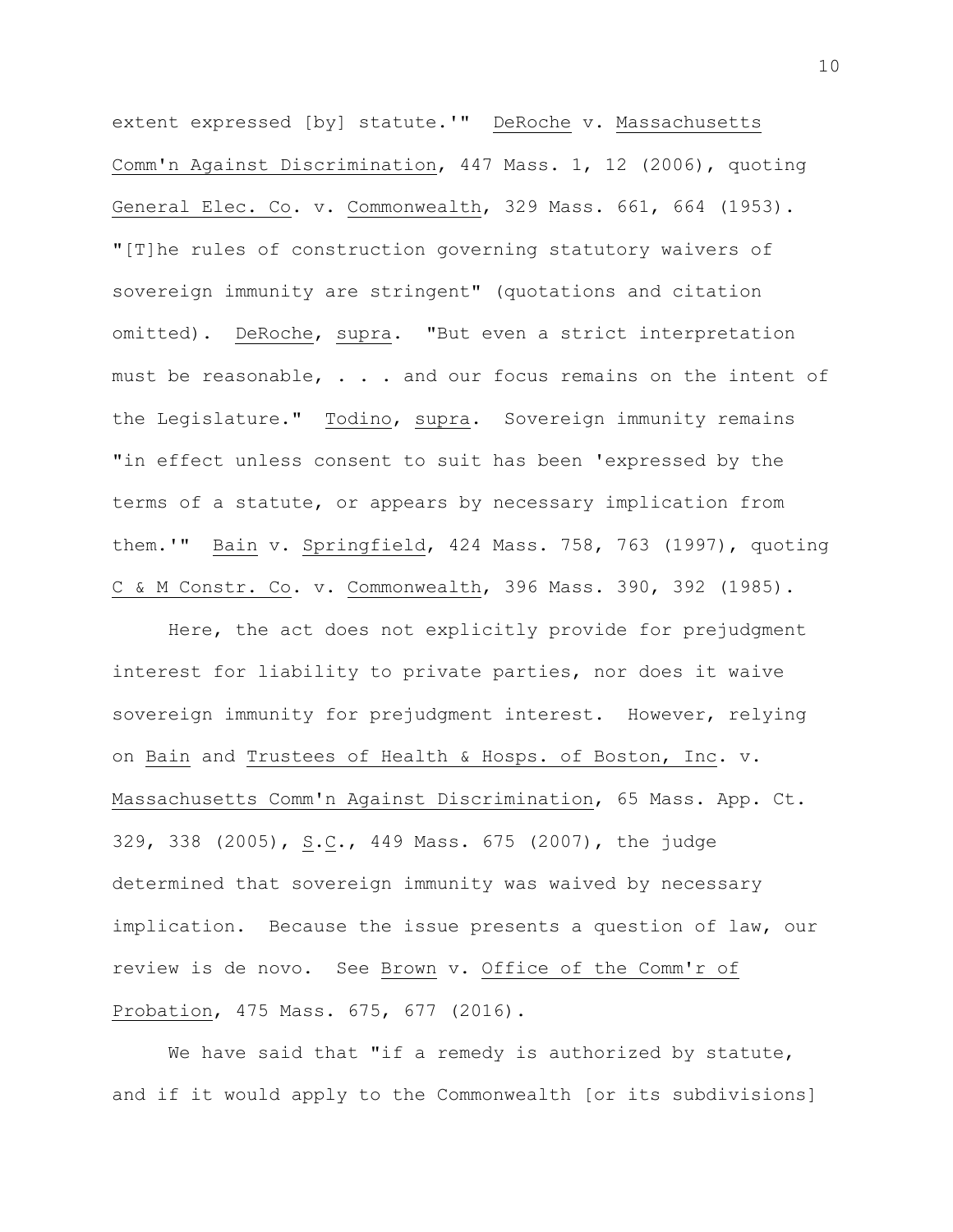by virtue of the appropriate statutory definition, sovereign immunity is waived." Trustees of Health & Hosps. of Boston, Inc., 65 Mass. App. Ct. at 338. We disagree with the city's argument that "[c]hapter 21E is silent on the availability of prejudgment interest for any judgment." The statute expressly authorizes prejudgment interest where a "person" is liable under the act to the Commonwealth. See G. L. c. 21E, §§ 2, 13. In such circumstances, the Commonwealth shall have a lien "upon the property of such person or persons" to secure payments due under the act, G. L. c. 21E, § 2 (defining "statement of claim" or "statement"), and any such lien shall include "interest thereon at the rate of twelve percent per annum from the date such debt becomes due," G. L. c. 21E, § 13.

Further, the act applies to the city by statutory definition. Section two of the act provides that "any agency or political subdivision of the federal government or the commonwealth" is a "person" under the act and subject to its provisions. See G. L. c. 21E, § 2. In these circumstances, where the statute expressly authorizes prejudgment interest as a remedy, and where the Commonwealth and its subdivisions are listed in the statutory definitions of persons subject to the statute, "the natural and ordinary reading of the statute result[s] in a necessary implication that the [city] had consented to [prejudgment interest] pursuant to the statute."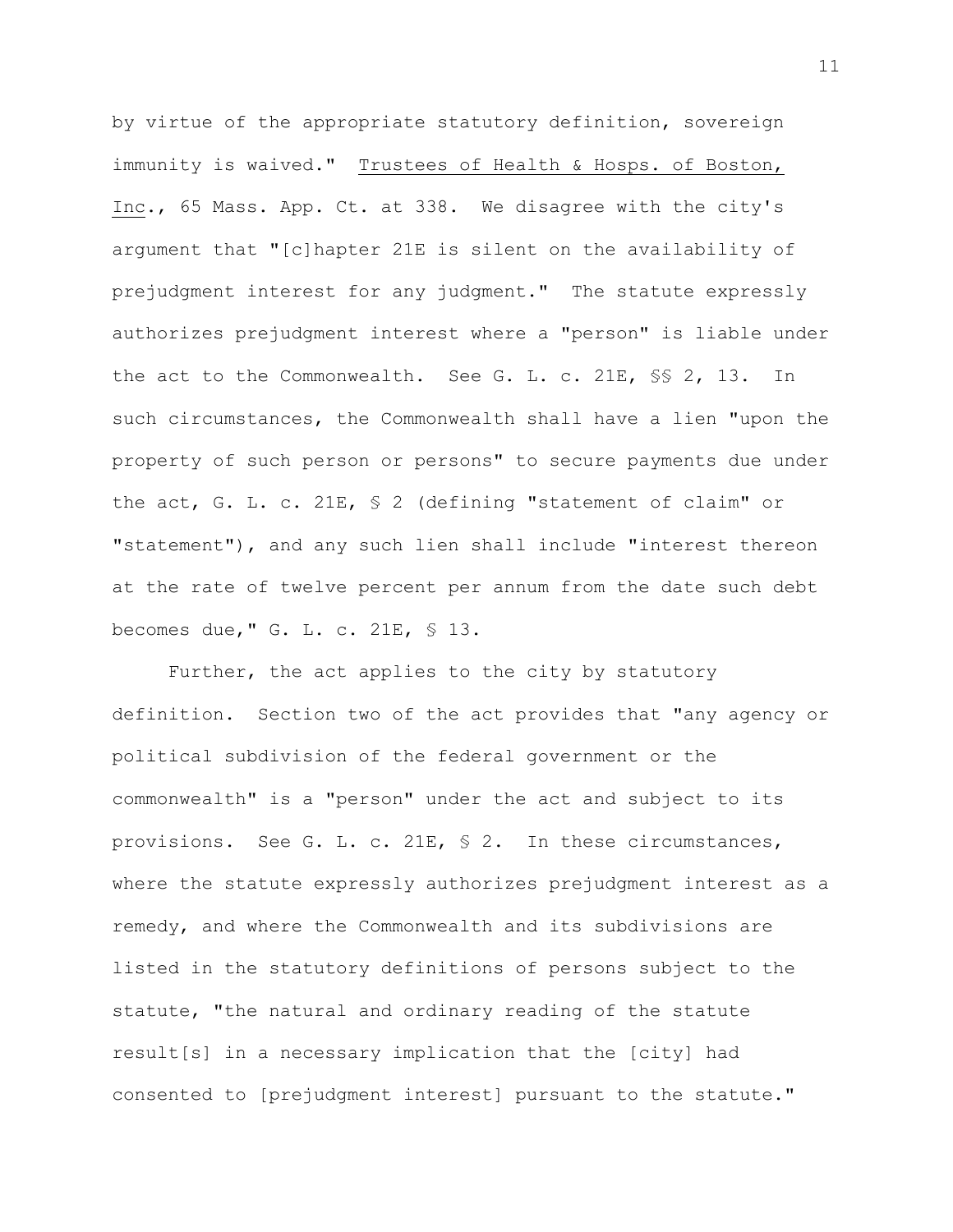Trustees of Health & Hosps. of Boston, Inc., 65 Mass. App. Ct. at 338.

The Supreme Judicial Court has affirmed an award of prejudgment interest on damages under § 4, implicitly holding that such an award furthered the act's remedial and compensatory purposes and was consistent with the intent of G. L. c. 231, §§ 6B and 6C. See Bank v. Thermo Elemental, Inc., 451 Mass. 638, 663 (2008). The city does not contend otherwise. Nor does the city raise sovereign immunity in connection with the plaintiffs' request for prejudgment interest on the § 4A claim for contribution from the city for its share of future response costs. See Grand Manor I, 478 Mass. at 691. The city principally argues that a waiver of sovereign immunity for prejudgment interest on private claims for property damage under § 5 should not be implied because § 5 damages are prospective and therefore speculative. We are not persuaded.<sup>6</sup>

As the Supreme Judicial Court explained in Grand Manor I, 478 Mass. at 691, § 5 is meant to "fully compensate plaintiffs for the harm they have suffered" because of environmental contamination (emphasis added). Compare Deroche, 447 Mass. at

<sup>6</sup> The city also argues that a 1992 amendment to the act expressly preserved sovereign immunity by referring to the Massachusetts Tort Claims Act, G. L. c. 258. We disagree for the reasons articulated in Hill v. Metropolitan Dist. Comm'n, 439 Mass. 266, 271-273 (2003).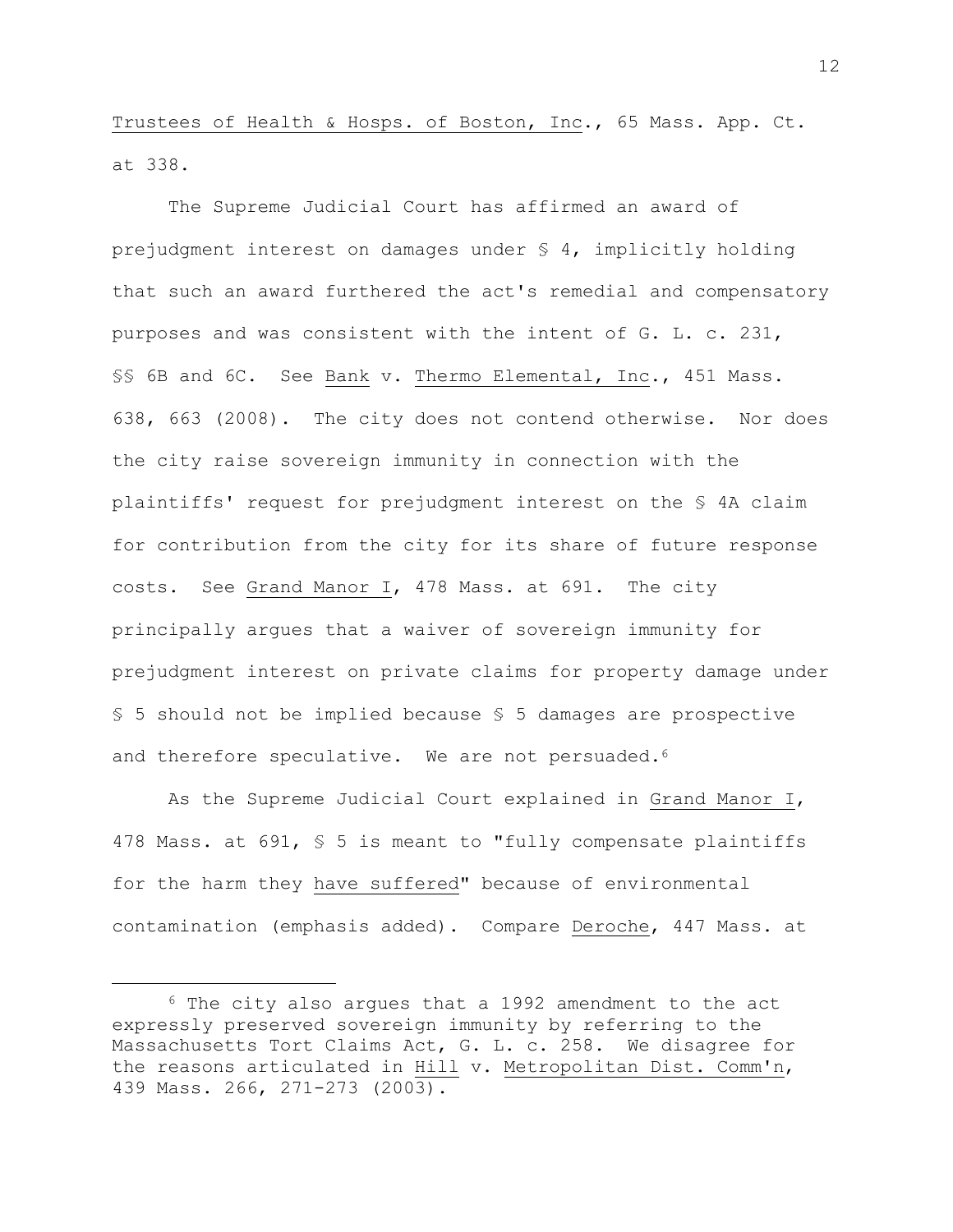15 ("no justification for adding interest to [front pay] which, by definition, [is] for losses to be incurred in the future" [citation omitted]). Here, both valuation experts testified that the plaintiffs' units declined in value once the contamination was discovered in 2008, albeit they disagreed on the amount of the devaluation and the effect remediation would have on the future value of the plaintiffs' units. Their differing opinions as to exact damages were estimates, but they were not speculative.

We are not persuaded by the city's argument that we should parse the provisions of the act to conclude, only as to § 5 claims, and only as to awards to private parties, that immunity for prejudgment interest has not been waived. The act was "drafted in a comprehensive fashion." Taygeta Corp. v. Varian Assocs., 436 Mass. 217, 223 (2002). Its provisions should be read together, Grand Manor I, 482 Mass. at 693, with a view toward the act's "significant purpose . . . to enable private persons 'to obtain a certain measure of compensation for loss resulting from environmental damage'" (citation omitted), Taygeta Corp., supra. Prejudgment interest on such damages, "designed to make a plaintiff whole for the loss of money during the time it was owed but not paid," Fontaine v. Ebtec Corp., 415 Mass. 309, 327 (1993), is "a necessary remedial component of" statutes like the act, Todino, 448 Mass. at 240, quoting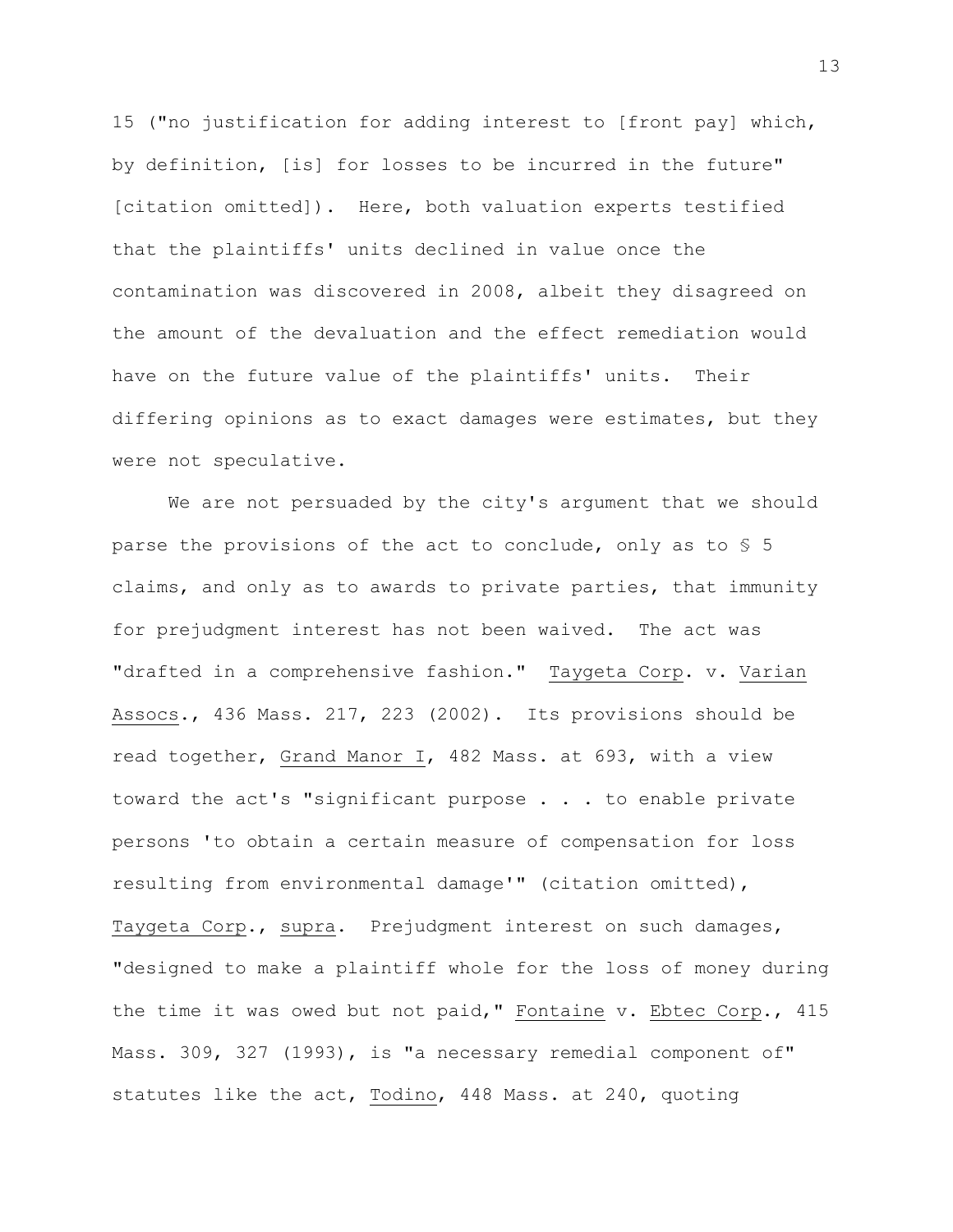Brookfield v. Labor Relations Comm'n, 443 Mass. 315, 325-326 (2005).

b. Rate of prejudgment interest. "In any action in which damages are awarded, but in which interest on said damages is not otherwise provided by law," prejudgment interest shall be added at a rate of twelve percent per annum. G. L. c. 231, § 6H. See G. L. c. 231, § 6B. By contrast, "[i]nterest required to be paid by the commonwealth . . . shall be calculated" at an annual floating rate that may not exceed ten percent. G. L. c. 231, § 6I. The city contends that G. L. c. 231, § 6I, applies to municipalities and therefore the judge erred in imposing prejudgment interest at a rate of twelve percent. We disagree. The city is not the Commonwealth. It is an independent entity distinct from the existence of the Commonwealth. See Opinion of the Justices, 322 Mass. 745, 752 (1948); G. L. c. 40, § 1. "We have often held entities denoted 'bod[ies] politic and corporate' to be neither the Commonwealth nor parts thereof." Daveiga v. Boston Pub. Health Comm'n, 449 Mass. 434, 441 (2007). See Okongwu v. Stephens, 396 Mass. 724, 730 (1986) ("There is a distinction between the Commonwealth and its agencies on the one hand and political subdivisions of the Commonwealth on the other"). Accordingly, we discern no error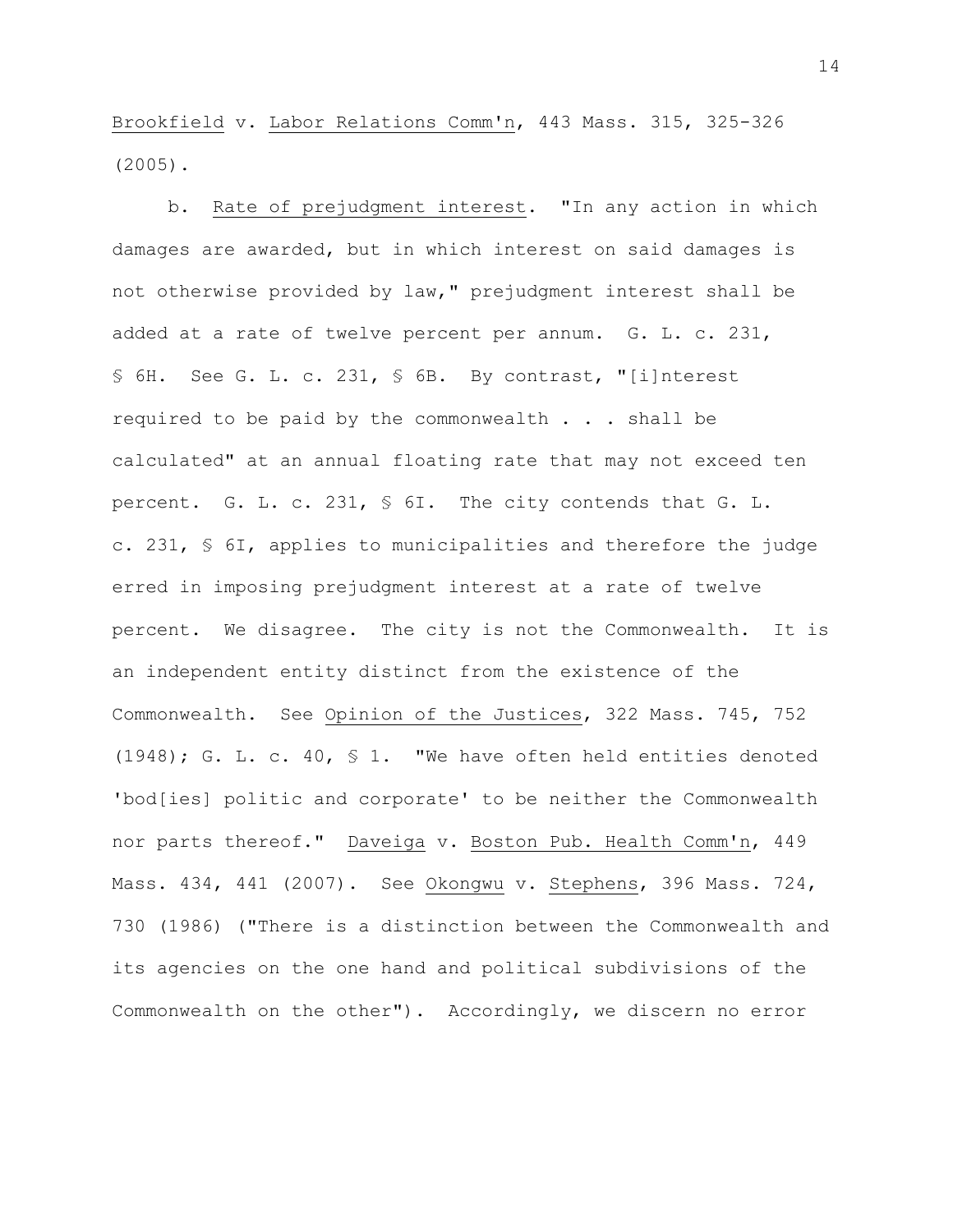in the award of prejudgment interest in the amount of twelve percent.<sup>7</sup>

3. Costs and attorney's fees. The judge awarded fees and costs incurred by the plaintiffs in connection with both trials after finding that their suit "advance[d] the purposes of this chapter." G. L. c. 21E, § 15. He ordered the city to pay attorney's fees of \$935,500 and expert fees and costs of \$126,000. The judge explained,

"This case was a complicated environmental contamination case in which the defendant contested the important facts and aggressively pursued various tactics of defense over the course of two trials. I presided over the second trial and observed the [c]ity pursue every avenue of advocacy. Plaintiffs' lawyers, of course, had to meet every challenge the [c]ity offered. At trial, plaintiffs' lawyers were very well prepared to present evidence and make legal arguments, and did so skillfully and thoroughly. As would be expected for experienced lawyers who have worked very hard on behalf of their client, the legal fees are considerable.

"The plaintiff[s'] memo (with affidavit and exhibits) adequately supports the request with clarity and detail. The hourly rates are reasonable and the records establish the hours worked and the tasks performed. The plaintiff[s] benefited from counsel's good work at every stage of the litigation, including discovery, motions, and two trials. Each stage was important and complicated. I do not find the fees excessive."

<sup>&</sup>lt;sup>7</sup> Because we conclude that the city is not the Commonwealth, we need not address whether § 6I, which by its terms addresses interest on contract claims against the Commonwealth, has any relevance to G. L. c. 21E claims. See Martignetti v. Haigh-Farr Inc., 425 Mass. 294, 307 (1997) (suggesting that G. L. c. 21E claims sound in tort).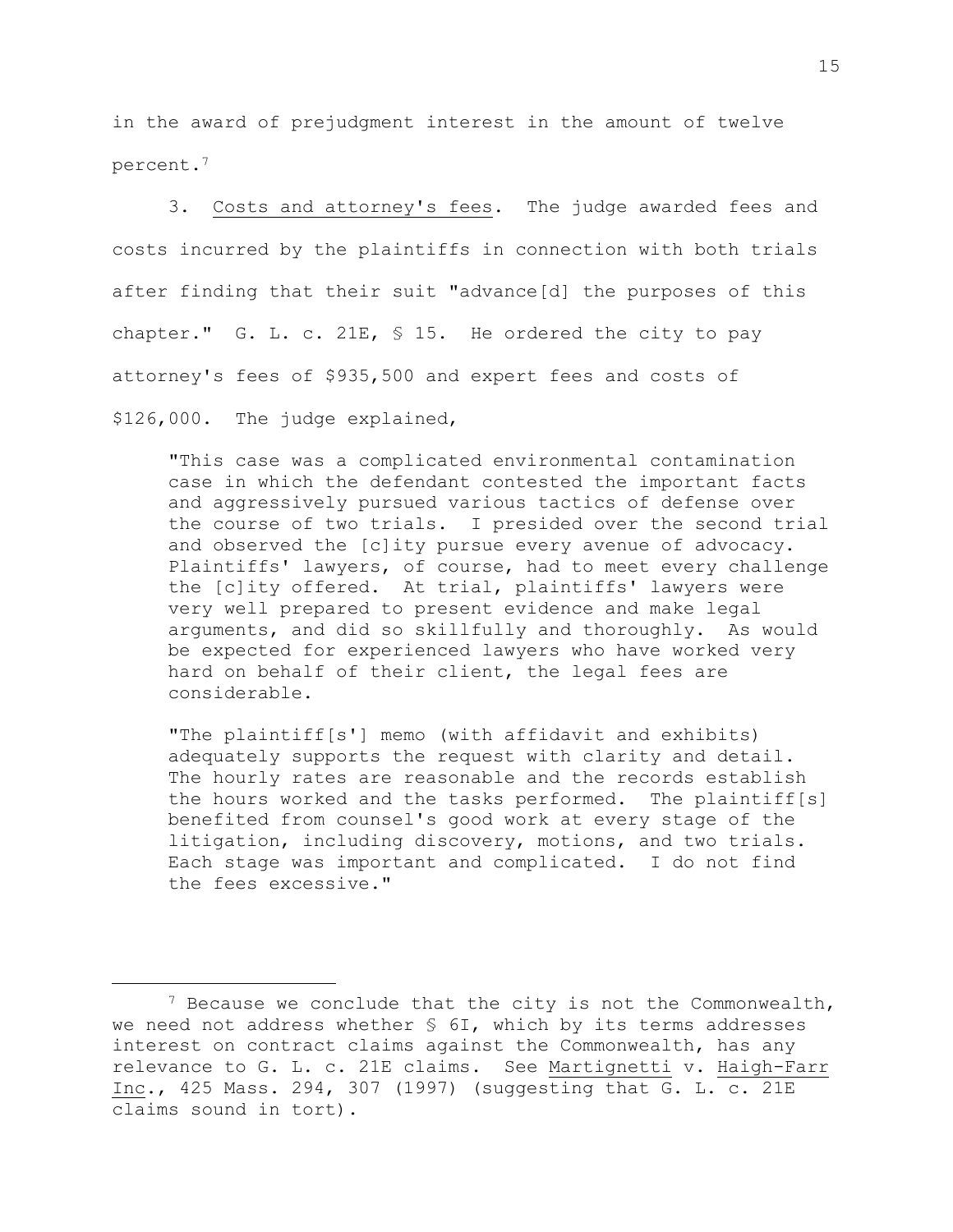On appeal, the city claims that the judge's "perfunctory" endorsement demonstrates he did not thoroughly analyze the plaintiffs' motion, resulting in an excessive award. We disagree.

The amount of a reasonable fee award under § 15 of the act "rests largely in the sound discretion of the trial judge." Sanitoy, Inc. v. Ilco Unican Corp., 413 Mass. 627, 633 (1992). In making a determination of reasonableness, "the judge 'should consider the nature of the case and the issues presented, the time and labor required, the amount of the damages involved, the result obtained, the experience, reputation and ability of the attorney, the usual price charged for similar services by other attorneys in the same area, and the amount of awards in similar cases.'" Id. at 634, quoting Linthicum v. Archambault, 379 Mass. 381, 388-389 (1979).

Here, the judge's endorsement and order plainly demonstrate that he considered these factors. His finding that the case was complicated is supported by a fair reading of Grand Manor I and the affidavit in support of the plaintiffs' motion, documenting the lengthy history of the litigation. After reviewing detailed time records, the judge exercised his discretion to award the plaintiffs most, but not all, of their requested fees. He was "in the best position to determine how much time was reasonably spent on a case, and the fair value of the attorney's services."